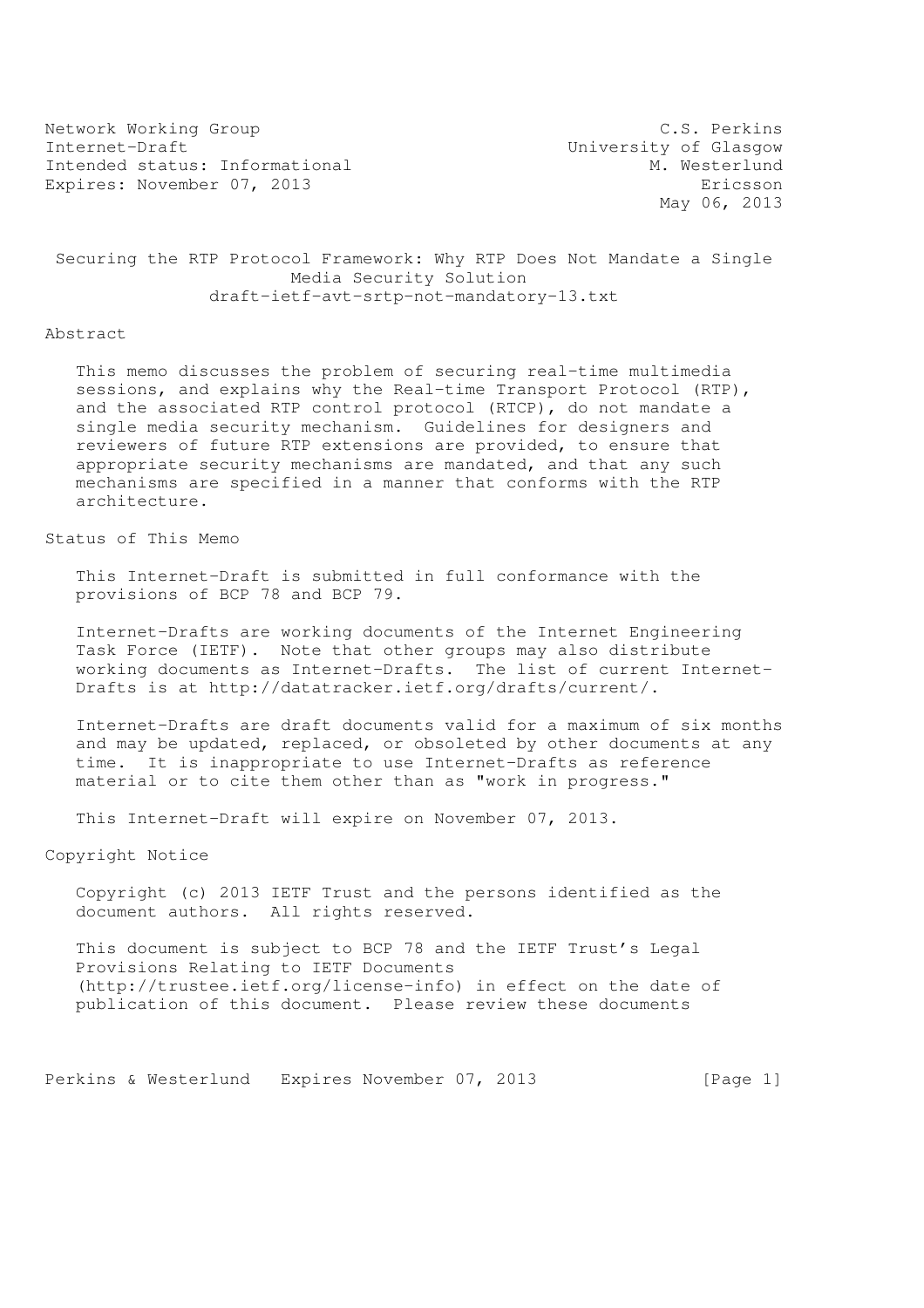carefully, as they describe your rights and restrictions with respect to this document. Code Components extracted from this document must include Simplified BSD License text as described in Section 4.e of the Trust Legal Provisions and are provided without warranty as described in the Simplified BSD License.

# Table of Contents

| 2. | RTP Applications and Deployment Scenarios<br>$\overline{\phantom{a}}$ 3 |
|----|-------------------------------------------------------------------------|
|    |                                                                         |
|    | 4. RTP Session Establishment and Key Management                         |
|    | 5. On the Requirement for Strong Security in Framework protocols        |
|    | 6. Guidelines for Securing the RTP Protocol Framework                   |
|    |                                                                         |
|    |                                                                         |
|    | - 8                                                                     |
|    |                                                                         |
|    | - 8                                                                     |
|    |                                                                         |

### 1. Introduction

 The Real-time Transport Protocol (RTP) [RFC3550] is widely used for voice over IP, Internet television, video conferencing, and other real-time and streaming media applications. Despite this use, the basic RTP specification provides only limited options for media security, and defines no standard key exchange mechanism. Rather, a number of extensions are defined that can provide confidentiality and authentication of RTP media streams and RTP Control Protocol (RTCP) messages. Other mechanisms define key exchange protocols. This memo outlines why it is appropriate that multiple extension mechanisms are defined rather than mandating a single security and keying mechanism for all users of RTP.

 The IETF policy on Strong Security Requirements for IETF Standard Protocols [RFC3365] (the so-called "Danvers Doctrine") states that "we MUST implement strong security in all protocols to provide for the all too frequent day when the protocol comes into widespread use in the global Internet". The security mechanisms defined for use with RTP allow these requirements to be met. However, since RTP is a protocol framework that is suitable for a wide variety of use cases, there is no single security mechanism that is suitable for every scenario. This memo outlines why this is the case, and discusses how users of RTP can meet the requirement for strong security.

Perkins & Westerlund Expires November 07, 2013 [Page 2]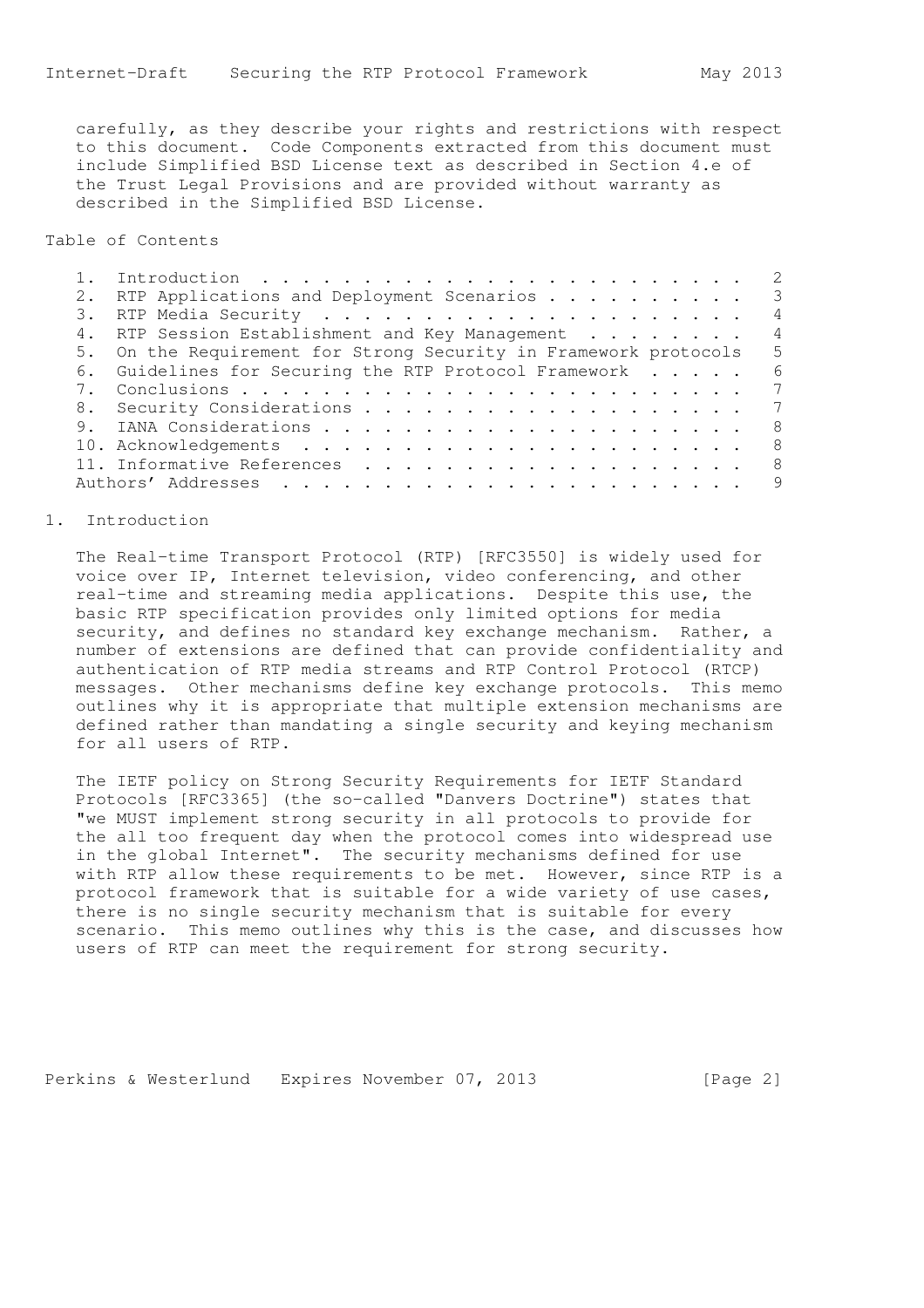This memo provides information for the community and for reviewers of future RTP-related work in the IETF. It does not specify a standard of any kind.

2. RTP Applications and Deployment Scenarios

 The range of application and deployment scenarios where RTP has been used includes, but is not limited to, the following:

- o Point-to-point voice telephony;
- o Point-to-point video conferencing and telepresence
- o Centralised group video conferencing and telepresence, using a multipoint conference unit (MCU) or similar central middlebox
- o Any Source Multicast video (ASM) conferencing using the light weight sessions model (e.g., the Mbone conferencing tools)
- o Point-to-point streaming audio and/or video (e.g., on-demand TV or movie streaming)
- o Source-specific multicast (SSM) streaming to large receiver groups (e.g., IPTV streaming by residential ISPs, or the 3GPP Multimedia Broadcast Multicast Service [MBMS])
- o Replicated unicast streaming to a group of receivers
- o Interconnecting components in music production studios and video editing suites
- o Interconnecting components of distributed simulation systems
- o Streaming real-time sensor data (e.g., e-VLBI radio astronomy)

 As can be seen, these scenarios vary from point-to-point sessions to very large multicast groups, from interactive to non-interactive, and from low bandwidth (kilobits per second) telephony to high bandwidth (multiple gigabits per second) video and data streaming. While most of these applications run over UDP [RFC0768], some use TCP [RFC0793], [RFC4614] or DCCP [RFC4340] as their underlying transport. Some run on highly reliable optical networks, others use low rate unreliable wireless networks. Some applications of RTP operate entirely within a single trust domain, others run inter-domain, with untrusted (and, in some cases, potentially unknown) users. The range of scenarios is wide, and growing both in number and in heterogeneity.

Perkins & Westerlund Expires November 07, 2013 [Page 3]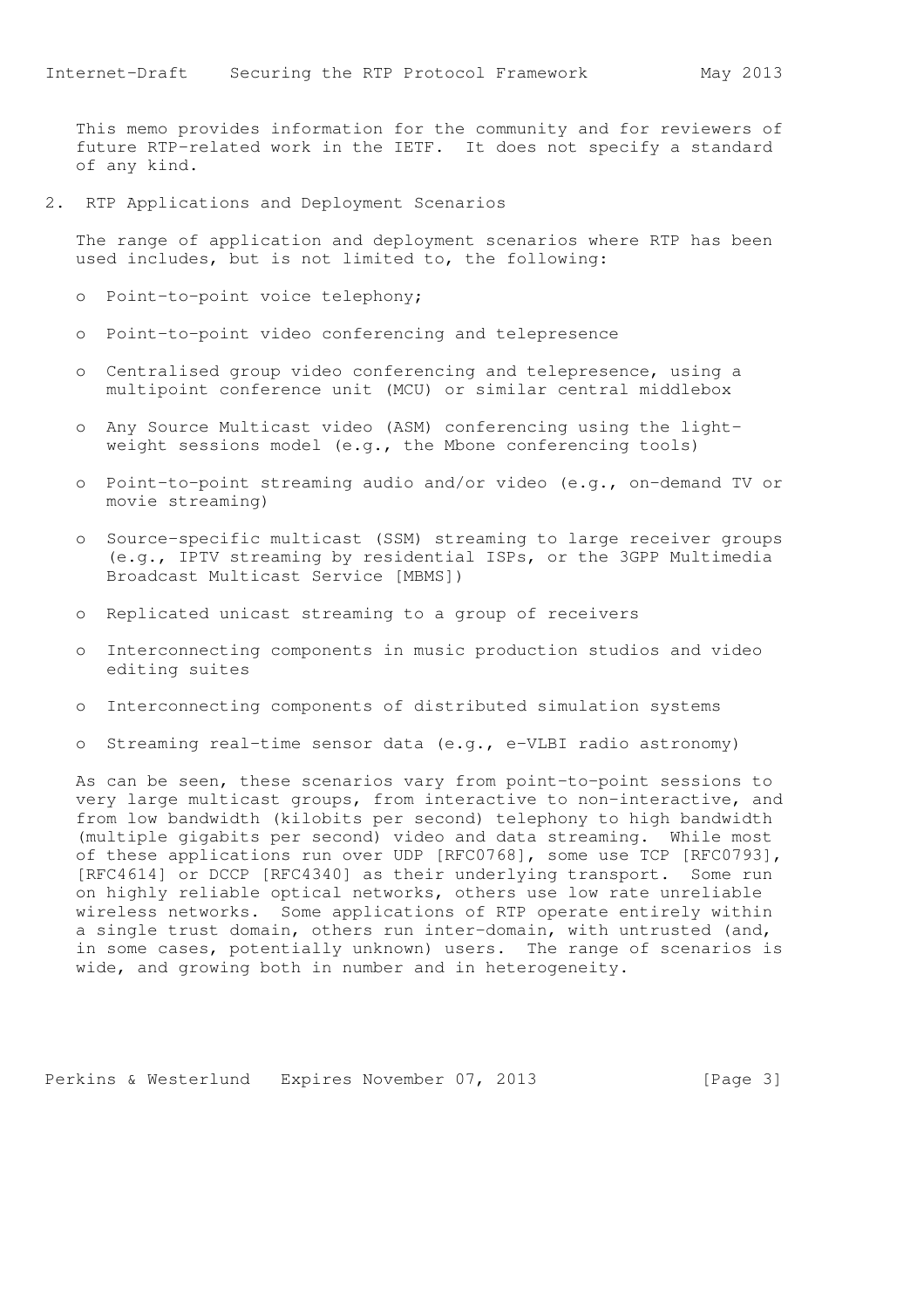# 3. RTP Media Security

 The wide range of application scenarios where RTP is used has led to the development of multiple solutions for securing RTP media streams and RTCP control messages, considering different requirements.

 Perhaps the most widely applicable of these security options is the Secure RTP (SRTP) framework [RFC3711]. This is an application-level media security solution, encrypting the media payload data (but not the RTP headers) to provide confidentiality, and supporting source origin authentication as an option. SRTP was carefully designed to be low overhead, including operating on links subject to RTP header compression, and to support the group communication and third-party performance monitoring features of RTP, across a range of networks.

 SRTP is not the only media security solution for RTP, however, and alternatives can be more appropriate in some scenarios, perhaps due to ease of integration with other parts of the complete system. In addition, SRTP does not address all possible security requirements, and other solutions are needed in cases where SRTP is not suitable. For example, ISMAcryp payload-level confidentiality [ISMACrypt2] is appropriate for some types of streaming video application, but is not suitable for voice telephony, and uses features that are not provided by SRTP.

 The range of available RTP security options, and their applicability to different scenarios, is outlined in [I-D.ietf-avtcore-rtp-security-options]. At the time of this writing, there is no media security protocol that is appropriate for all the environments where RTP is used. Multiple RTP media security protocols are expected to remain in wide use for the foreseeable future.

4. RTP Session Establishment and Key Management

 A range of different protocols for RTP session establishment and key exchange exist, matching the diverse range of use cases for the RTP framework. These mechanisms can be split into two categories: those that operate in-band on the media path, and those that are out-of band and operate as part of the session establishment signalling channel. The requirements for these two classes of solution are different, and a wide range of solutions have been developed in this space.

 A more detailed survey of requirements for media security management protocols can be found in [RFC5479]. As can be seen from that memo, the range of use cases is wide, and there is no single key management protocol that is appropriate for all scenarios. The solutions have

Perkins & Westerlund Expires November 07, 2013 [Page 4]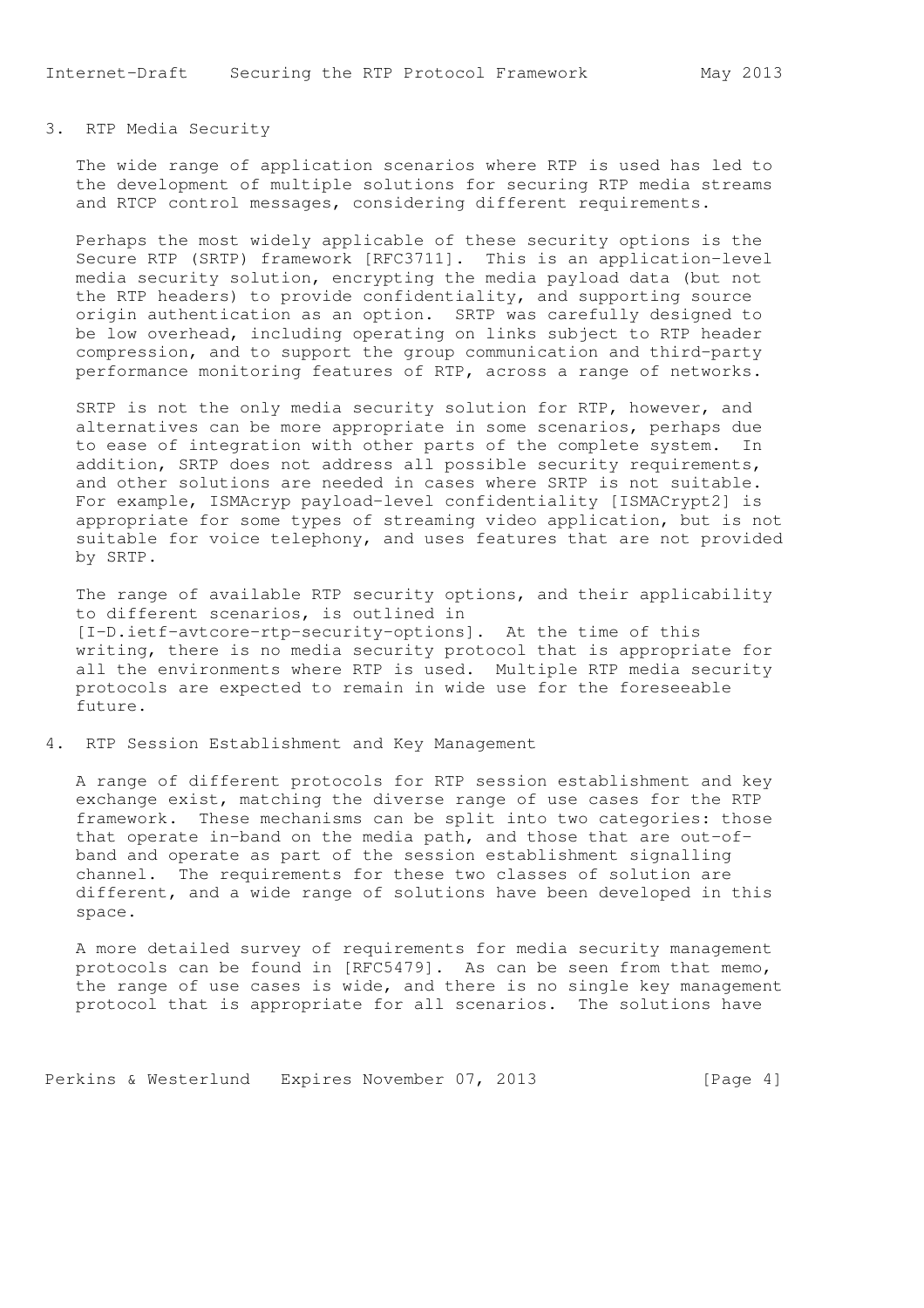been further diversified by the existence of infrastructure elements, such as authentication systems, that are tied to the key management. The most important and widely used keying options for RTP sessions at the time of this writing are described in [I-D.ietf-avtcore-rtp-security-options].

# 5. On the Requirement for Strong Security in Framework protocols

 The IETF requires that all protocols provide a strong, mandatory to implement, security solution [RFC3365]. This is essential for the overall security of the Internet, to ensure that all implementations of a protocol can interoperate in a secure way. Framework protocols offer a challenge for this mandate, however, since they are designed to be used by different classes of applications, in a wide range of different environments. The different use cases for the framework have different security requirements, and implementations designed for different environments are generally not expected to interwork.

 RTP is an example of a framework protocol with wide applicability. The wide range of scenarios described in Section 2 show the issues that arise in mandating a single security mechanism for this type of framework. It would be desirable if a single media security solution, and a single key management solution, could be developed, suitable for applications across this range of use scenarios. The authors are not aware of any such solution, however, and believe it is unlikely that any such solution will be developed. In part, this is because applications in the different domains are not intended to interwork, so there is no incentive to develop a single mechanism. More importantly, though, the security requirements for the different usage scenarios vary widely, and an appropriate security mechanism in one scenario simply does not work for some other scenarios.

 For a framework protocol, it appears that the only sensible solution to the strong security requirement of [RFC3365] is to develop and use building blocks for the basic security services of confidentiality, integrity protection, authorisation, authentication, and so on. When new uses for the framework protocol arise, they need to be studied to determine if the existing security building blocks can satisfy the requirements, or if new building blocks need to be developed. A mandatory to implement set of security building blocks can then be specified for that usage scenario of the framework.

 Therefore, when considering the strong and mandatory to implement security mechanism for a specific class of applications, one has to consider what security building blocks need to be supported. To maximize interoperability it is important that common media security and key management mechanisms are defined for classes of application with similar requirements. The IETF needs to participate in this

Perkins & Westerlund Expires November 07, 2013 [Page 5]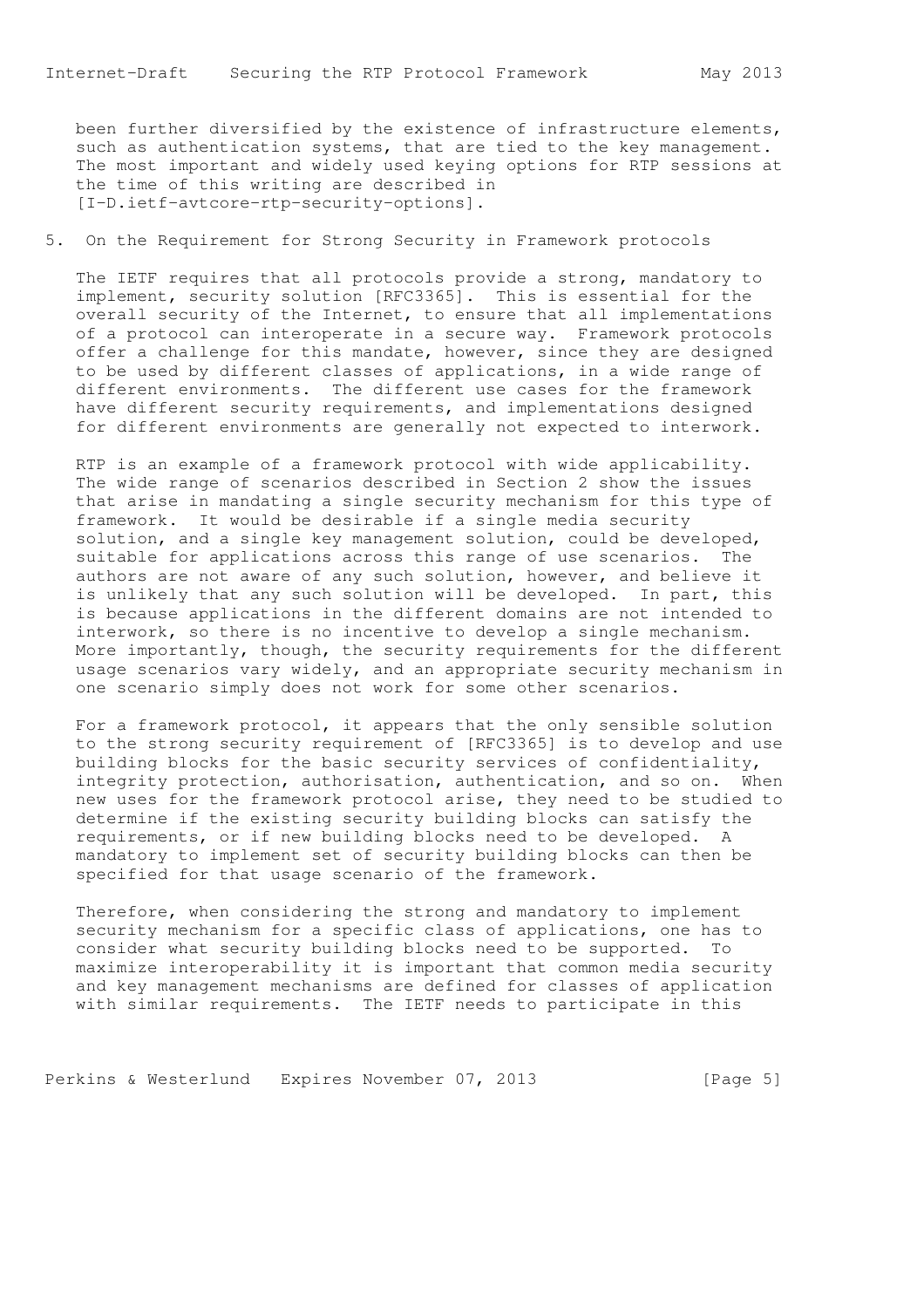selection of security building blocks for each class of applications that use the protocol framework and are expected to interoperate, in cases where the IETF has the appropriate knowledge of the class of applications.

## 6. Guidelines for Securing the RTP Protocol Framework

 The IETF requires that protocols specify mandatory to implement (MTI) strong security [RFC3365]. This applies to the specification of each interoperable class of application that makes use of RTP. However, RTP is a framework protocol, so the arguments made in Section 5 also apply. Given the variability of the classes of application that use RTP, and the variety of the currently available security mechanisms described in [I-D.ietf-avtcore-rtp-security-options], no one set of MTI security options can realistically be specified that apply to all classes of RTP applications.

 Documents that define an interoperable class of applications using RTP are subject to [RFC3365], and so need to specify MTI security mechanisms. This is because such specifications do fully specify interoperable applications that use RTP. Examples of such documents under development in the IETF at the time of this writing are the RTCWEB Security Architecture [I-D.ietf-rtcweb-security-arch] and the Real Time Streaming Protocol 2.0 (RTSP) [I-D.ietf-mmusic-rfc2326bis]. It is also expected that a similar document will be produced for voice-over-IP applications using SIP and RTP.

 The RTP framework includes several extension points. Some extensions can significantly change the behaviour of the protocol, to the extent that applications using the extension form a separate interoperable class of applications to those that have not been extended. Other extension points are defined in such a manner that they can be used (largely) independently of the class of applications using RTP. Two important extension points that are can be independent of the class of applications are RTP Payload Formats and RTP Profiles.

 An RTP Payload Format defines how the output of a media codec can be used with RTP. At the time of this writing, there are over 70 RTP Payload Formats defined in published RFCs, with more in development. It is appropriate for an RTP payload format to discuss the specific security implications of using that media codec with RTP. However, an RTP payload format does not specify an interoperable class of applications that use RTP since, in the vast majority of cases, a media codec and it's associated RTP payload format can be used with many different classes of application. As such, an RTP payload format is neither secure in itself, nor something to which [RFC3365] applies. Future RTP payload format specifications need to explicitly state this, and include a reference to this memo for explanation. It

Perkins & Westerlund Expires November 07, 2013 [Page 6]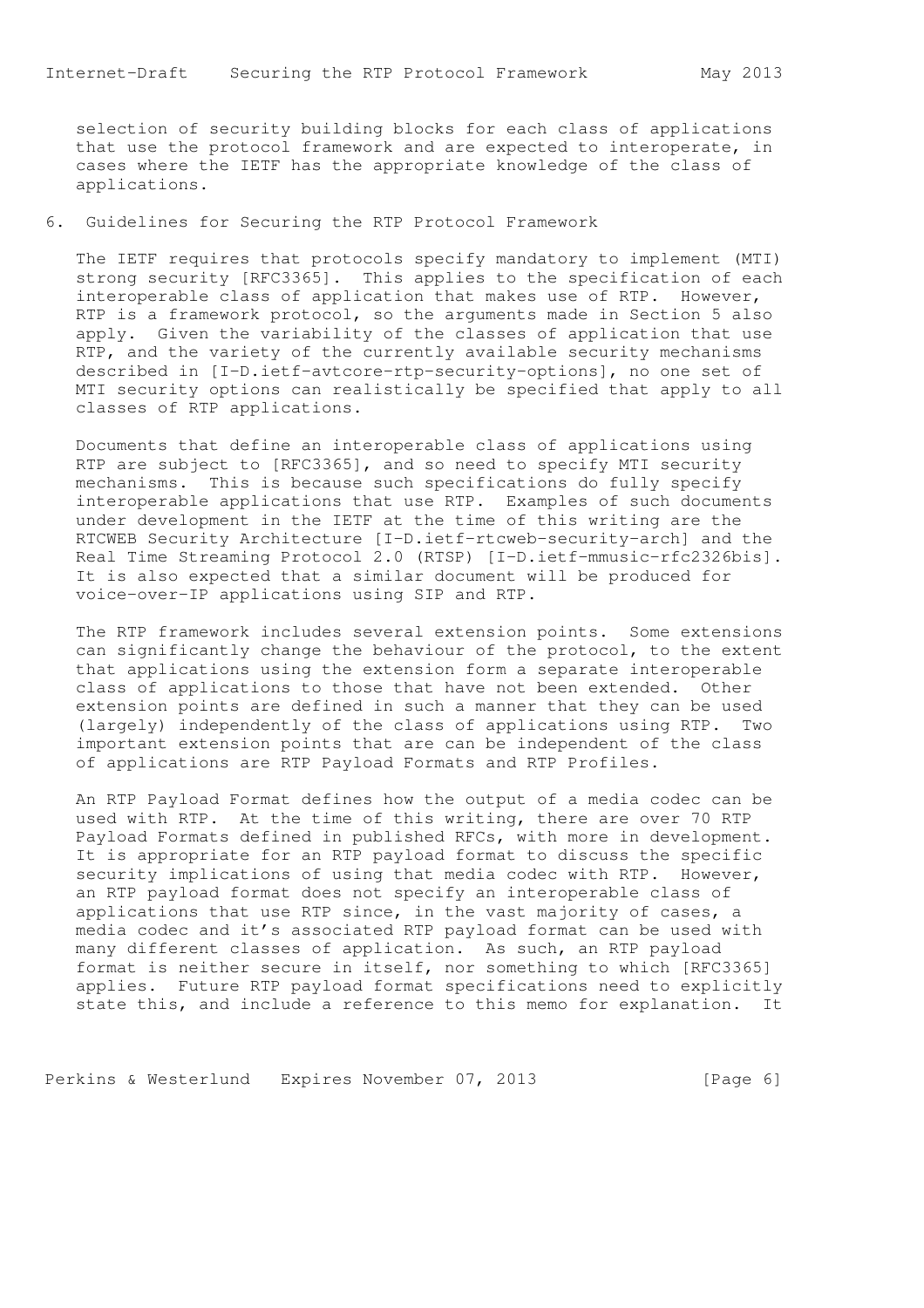is not appropriate for an RTP payload format to mandate the use of SRTP [RFC3711], or any other security building blocks, since that RTP payload format might be used by different classes of application that use RTP, and that have different security requirements.

 RTP profiles are larger extensions that adapt the RTP framework for use with particular classes of application. In some cases, those classes of application might share common security requirements so that it could make sense for an RTP profile to mandate particular security options and building blocks (the RTP/SAVP profile [RFC3711] is an example of this type of RTP profile). In other cases, though, an RTP profile is applicable to such a wide range of applications that it would not make sense for that profile to mandate particular security building blocks be used (the RTP/AVPF profile [RFC4585] is an example of this type of RTP profile, since it provides building blocks that can be used in different styles of application). A new RTP profile specification needs to discuss whether, or not, it makes sense to mandate particular security building blocks that need to be used with all implementations of that profile; however, there is no expectation that all RTP profiles will mandate particular security solutions. RTP profiles that do not specify an interoperable usage for a particular class of RTP applications are neither secure in themselves, nor something to which [RFC3365] applies; any future RTP profiles in this category need to explicitly state this with justification, and include a reference to this memo.

#### 7. Conclusions

 The RTP framework is used in a wide range of different scenarios, with no common security requirements. Accordingly, neither SRTP [RFC3711], nor any other single media security solution or keying mechanism, can be mandated for all uses of RTP. In the absence of a single common security solution, it is important to consider what mechanisms can be used to provide strong and interoperable security for each different scenario where RTP applications are used. This will require analysis of each class of application to determine the security requirements for the scenarios in which they are to be used, followed by the selection of a mandatory to implement security building blocks for that class of application, including the desired RTP traffic protection and key-management. A non-exhaustive list of the RTP security options available at the time of this writing is outlined in [I-D.ietf-avtcore-rtp-security-options]. It is expected that each class of application will be supported by a memo describing what security options are mandatory to implement for that usage scenario.

8. Security Considerations

Perkins & Westerlund Expires November 07, 2013 [Page 7]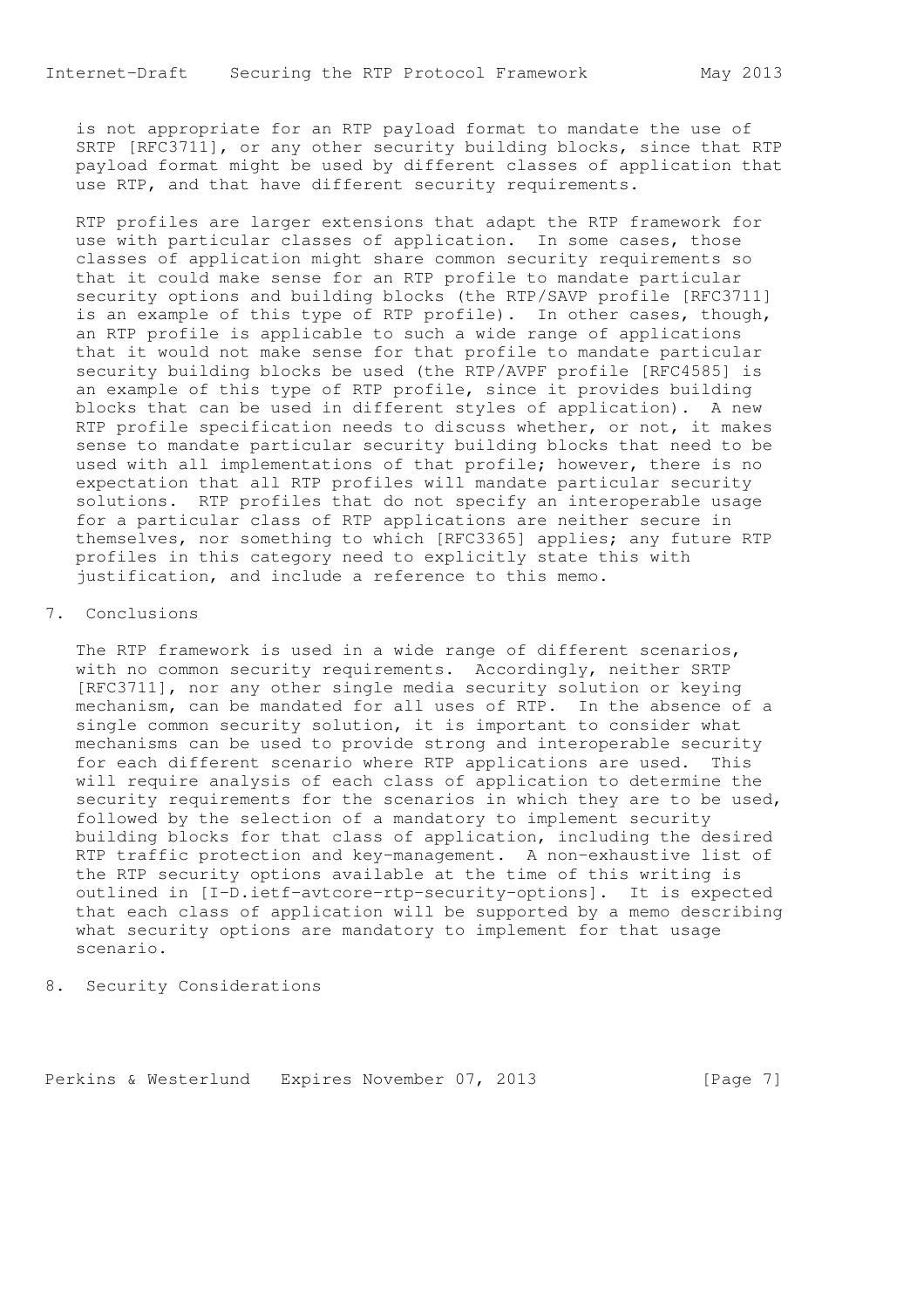This entire memo is about security.

9. IANA Considerations

None.

10. Acknowledgements

 Thanks to Ralph Blom, Hannes Tschofenig, Dan York, Alfred Hoenes, Martin Ellis, Ali Begen, Keith Drage, Ray van Brandenburg, Stephen Farrell, and Sean Turner for their feedback.

- 11. Informative References
	- [I-D.ietf-avtcore-rtp-security-options] Westerlund, M. and C. Perkins, "Options for Securing RTP Sessions", draft-ietf-avtcore-rtp-security-options-03 (work in progress), May 2013.
	- [I-D.ietf-mmusic-rfc2326bis] Schulzrinne, H., Rao, A., Lanphier, R., Westerlund, M., and M. Stiemerling, "Real Time Streaming Protocol 2.0 (RTSP)", draft-ietf-mmusic-rfc2326bis-34 (work in progress), April 2013.
	- [I-D.ietf-rtcweb-security-arch] Rescorla, E., "RTCWEB Security Architecture", draft-ietf rtcweb-security-arch-06 (work in progress), January 2013.
	- [ISMACrypt2]

 Internet Streaming Media Alliance (ISMA), , "ISMA Encryption and Authentication, Version 2.0 release version", November 2007.

- [MBMS] 3GPP, , "Multimedia Broadcast/Multicast Service (MBMS); Protocols and codecs TS 26.346", .
- [RFC0768] Postel, J., "User Datagram Protocol", STD 6, RFC 768, August 1980.
- [RFC0793] Postel, J., "Transmission Control Protocol", STD 7, RFC 793, September 1981.
- [RFC3365] Schiller, J., "Strong Security Requirements for Internet Engineering Task Force Standard Protocols", BCP 61, RFC 3365, August 2002.

Perkins & Westerlund Expires November 07, 2013 [Page 8]